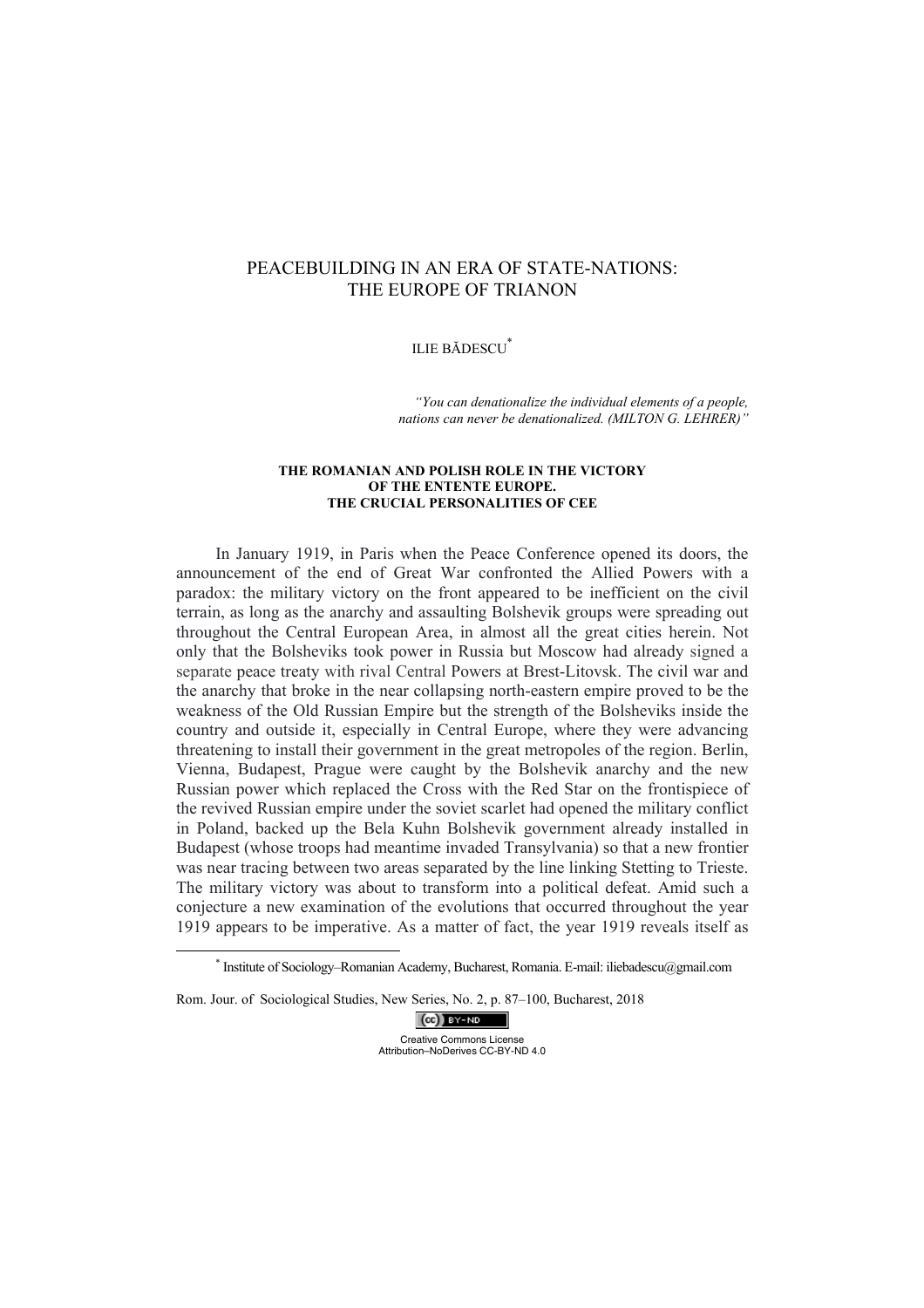not a first year of peace but as the fifth year of war. Of course, the Peace Conference and the Trianon Treaty are the most relevant events of this moment but even these events request a new examination under their geo-historical and geopolitical meaning. A new Europe was already emerging and a new interpretation is requested based on a new theoretical paradigm.

The signs of this New Europe can be read in the crucial moments of modern history, as was, primarily, the Peace of Westphalia (1648), a real turning point in Europe's history. From that moment on (1648), the New European order enhanced progressively to culminate, over 300 years, through another peace concluded at Westphalia and completed by the Treaty of Trianon<sup>1</sup> in 1920 (signed on the  $4<sup>th</sup>$ June 1920 at the Grande Trianon Palace in Versailles, France, and registered in League of Nations on 24 August  $1921^2$ ). Here it is the parties mentioned as such by the Treaty of Trianon and Protocol: "The United States Of America, The British Empire, France, Italy and Japan, These Powers being described in the present Treaty as the Principal Allied and Associated Powers, Belgium, China, Cuba, Greece, Nicaragua, Panama, Poland, Portugal, Romania, The Serb-Croat-Slovene State, Siam, and Czecho-Slovakia, These Powers constituting with the Principal Powers mentioned above the Allied and Associated Powers, of the one part; And Hungary, of the other part"<sup>3</sup>; It is obvious the world frame of this peacebuilding process concluded by the most important Peace Treaty of the XX<sup>th</sup> century and this frame includes the whole Europe not only Eastern Europe<sup>4</sup>. That historical date was not only a milestone in the Central European history but also the moment when what we may call the Westphalian Europe, as a new type of order, based on the Peace of state-nations (concluded in 1648 at Westphalia), has been substantiated, 300 years later, by the Peace of Versailles and the Treaty of Trianon (1920).

 <sup>1</sup> Grenville, J. A. S. (1974). *The Major International Treaties 1914–1973. A history and guides*  with texts. Methnen London.

See: *League of Nations Treaty Series*, vol. 6, p. 188, apud https://en.wikipedia.org /wiki / Treaty\_of \_Trianon, retrieved in 29 September, 2018 3

 $\overline{3}$  For the text of Trianon treaty see: https://wwi.lib.byu.edu/index.php/Treaty of Trianon, retrieved in 29 September, 2018

<sup>&</sup>lt;sup>4 "</sup>Whereas the Allied and Associated Powers are equally desirous that the war in which certain among them were successively involved, directly or indirectly, against Austria-Hungary…Whereas the former Austro-Hungarian Monarchy has now ceased to exist, and has been replaced in Hungary by a national Hungarian Government: For this purpose the HIGH CONTRACTING PARTIES have appointed as their Plenipotentiaries" (which are presented successively in the text), "WHO, having communicated their full powers found in good and due form, HAVE AGREED AS FOLLOWS: From the coming into force of the present Treaty the state of war will terminate" (see in ibidem). What is the most relevant in the text of Treaty is that statement which unveils the international frame of the treaty not the allegedly bilateral frame: "From that moment and subject to the provisions of the present Treaty official relations will exist between the Allied and Associated Powers and Hungary" (see in ibidem). Therefore, the provisions of Treaty refers to the relations between a type of order supported by the Allied and Associated Powers, on the one side, and Hungary, on the other side as the representative of the old, defunct empire (the old regime supported by an empire of substitution that ceased to exist).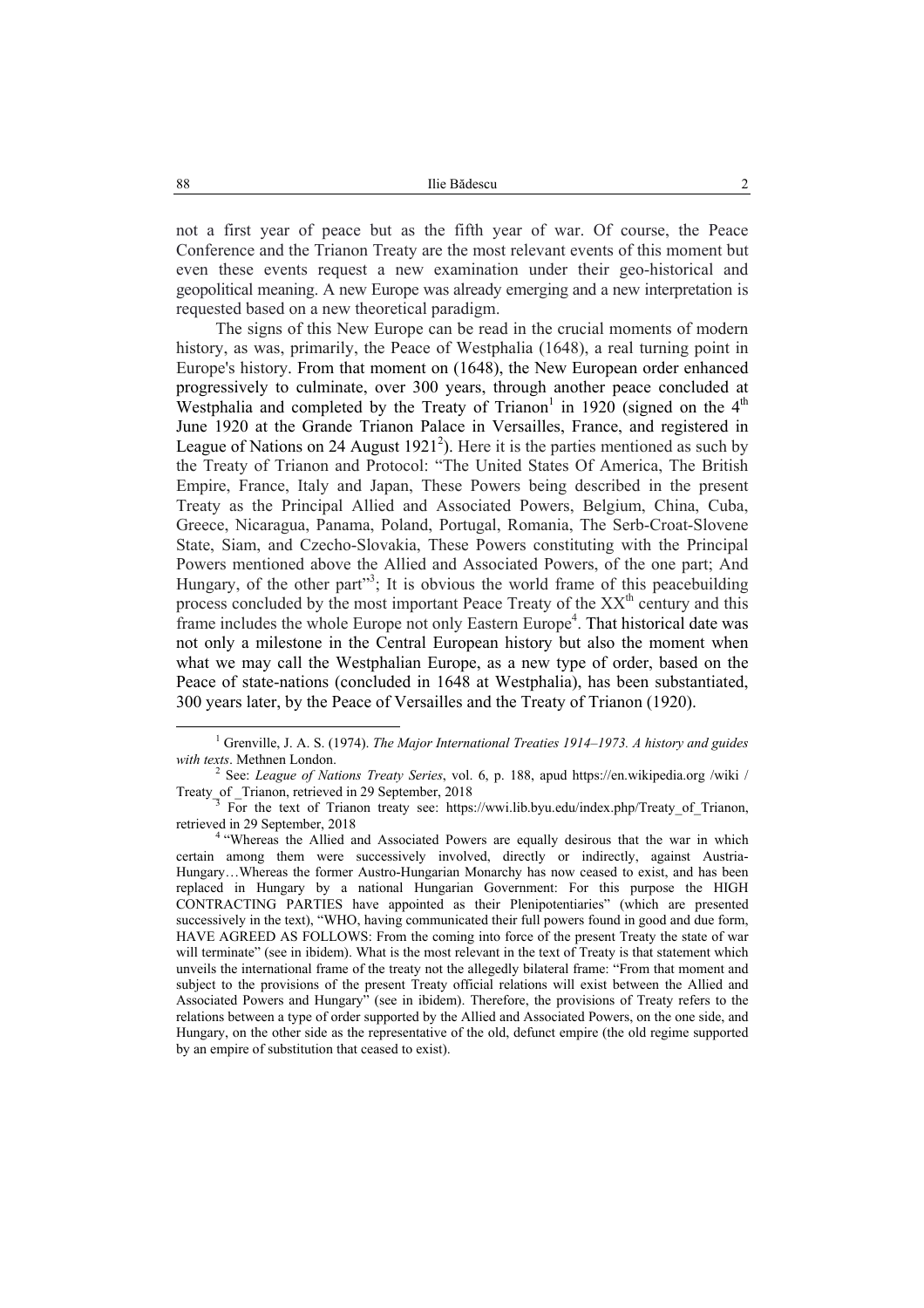The year  $1920<sup>5</sup>$  was the true turning point of European history revealing us as a tipping point of the greatest change of European ethnical-political structures. The great empires that survived up to the dawn of the last century of the second millennium were dismantled and a new configuration was coagulating while the peace treaties were nearing completion. The three empires demised but the northeastern one had not vanished as long as in its place a new one coagulated, which was not rooted in any local historical tradition or in the return of the old rule but in a soteriological ideology, i.e. bolshevism. The completion of the Versailles Peace took place in the environment of this new threat. The bolshevism and the survival of an old-fashioned empire represented a heavy challenge for the political elites of the new emerging national states close to consolidate their own structures. The Bolshevik menace had taken on quite a military shape and in Hungary this unknown menace seized the power in state and installed itself as a local Bolshevik power by the Bela Kuhn government. In Poland, Pilsudski understood that the change of his country destiny was going on through two moments: the first one depending on the defeat of Russia by the Austria-Hungary empire and the second one depending on the defeat of the Austro-Hungary and Germany by France, Great Britain and United States. In Transylvania the leaders of national movment towards the unification with Romania had already been involved in the main episodes of the fight against Russian Empire to then move on the side of Romanian Kingdom and, therefore, on the side of Entente Powers and, consequently against Central Powers, during the next phase of the First World War. We may consider such a shifting movement, from being on the side of Central European Empire to pass on the side of its own country (nation), as a defining geopolitical pattern of Central European Peoples.

At a meeting of Polish sympathizers in Paris in 1914, Pilsudski declared that war was imminent and that the problem of the independence of Poland will be definitely solved only if Russia is beaten by Austria-Hungary and Germany, and Germany vanquished by France, Great Britain and the United States; it is our duty to bring that about"<sup>6</sup>.

This geopolitical assertion proved to express the overview shared by the CEE intellectuals from all the nations within the dualist Austro-Hungarian Empire. The intellectuals from other nations emphasized the same way of thinking. Ioan Boeriu (Ioan Boeriu), a Romanian officer (general) in Austrian Army, looks to be thinking the same way when he was participating to the battle against Tsarist army being awarded with the greatest distinction by the Empire's Army leadership and to pass, in the next moment, on the Romanian side in the war against the alliance of the Central Powers (to preserve the old dualist regime). Ioan Boeriu was general in the

<sup>&</sup>lt;sup>5</sup> "Text of the Treaty, Treaty of Peace Between the Allied and Associated Powers and Hungary and Protocol and Declaration, Signed at Trianon June 4, 1920" (retrieved on 29 September, 2018) In: https://wwi.lib.byu.edu/index.php/Treaty\_of\_Trianon 6

https://www.britannica.com/biography/Jozef-Pilsudski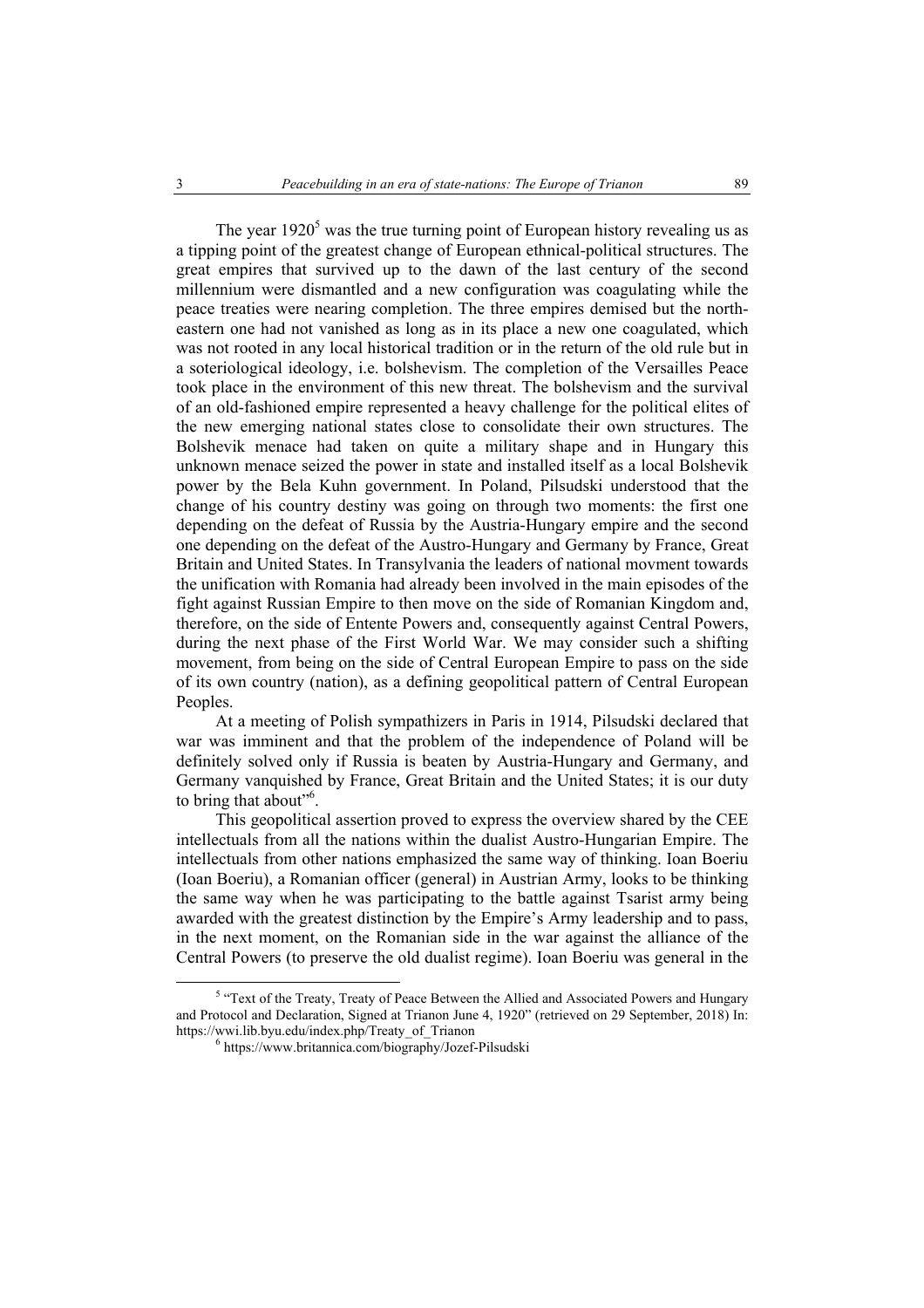90 Ilie Bădescu 4

Austro-Hungarian Army and participated in the great Clash of the Dualistic Empire with the Russian Empire, affirming himself in the Battle of Krasnik with the Tsarist army. His soldiers, lead by himself, succeeded in a 13-hour battle to stop the enemy and after junction with the formations that arrived, in the meantime, to support, brought victory to the enemy. Its value was attested by the promotions and decorations received in 1915–1916. 0147On September 11, 1915, Colonel Ioan Boeriu was decorated for his quality as an officer and his bravery as a soldier, but also for the achievement of victory at Plochina, with the Order of Knight Maria Theresa with the registration in the 184-promotion from August 17, 1918, further with the Order of Royal Leopold of 3rd grade with war decorations (KD) and appointed General of Brigade (General major). By 1916 he was honored among others with the Imperial Order of the 3rd grade Iron Crown with war decorations, the Cross of Military Merit of second class and the Military Order "Signum Laudis<sup>"7</sup>. It will also be emblazoned as noble by the title of *Baron de Plochina*, after the name of victory at Plochina, which is owed to him. Boeriu, as Pilsudski himself, and as all the Romanians and Polish, had experienced the subordinationism of the two empires, being that a part of Polish people (and also of the Romanian people) lived in the Austrian-controlled land of their country and another part of them lived in the Russian-controlled part of the country. Begotten in the Russian-controlled part of Poland, being imprisoned and escaping from the Russian prison, Pilsudski rushed to make his way to Cracow, then in the Austriancontrolled part of Poland. Consequently, he made the experience of such a strange claw so that he could come easily to the conclusion of using the conflict of empires to move the frontier of one on the other's territory, that is, to back first the Austrian battle against Russians and then, in the second phase of the world war, to back the battle of the Entente against Germany and Austrian-Hungary Empire. "In 1914 Pilsudski was predicting that a European war involving the empires of Russia, Austria-Hungary and Germany was imminent. Pilsudski's plan was to side with Germany and Austria-Hungary in driving out the Russians from Poland, and, then, to turn against Germany to gain Polish independence"<sup>8</sup>.

The significant thing in such a process was that the involvement in the war of the prominent personalities, as Pilsudski in Poland or Ioan Boeriu and Iuliu Maniu in Romania, substantiated the logic of such a pattern while making their own mind as to the participation to the world war. Their behavior testifies the same pattern of incentivize their decisions however much the facets and steps of the historical process proved to hold and display. Historical figures as well as collective forces (from elites to social classes and whole peoples) passed at a breathtaking speed from imperial structures to national positions. They were already active in various formations, in the fire and ash environment of the two empires, which were

 <sup>7</sup> https://ro.wikipedia.org/wiki/Ioan\_Boeriu 8 ibidem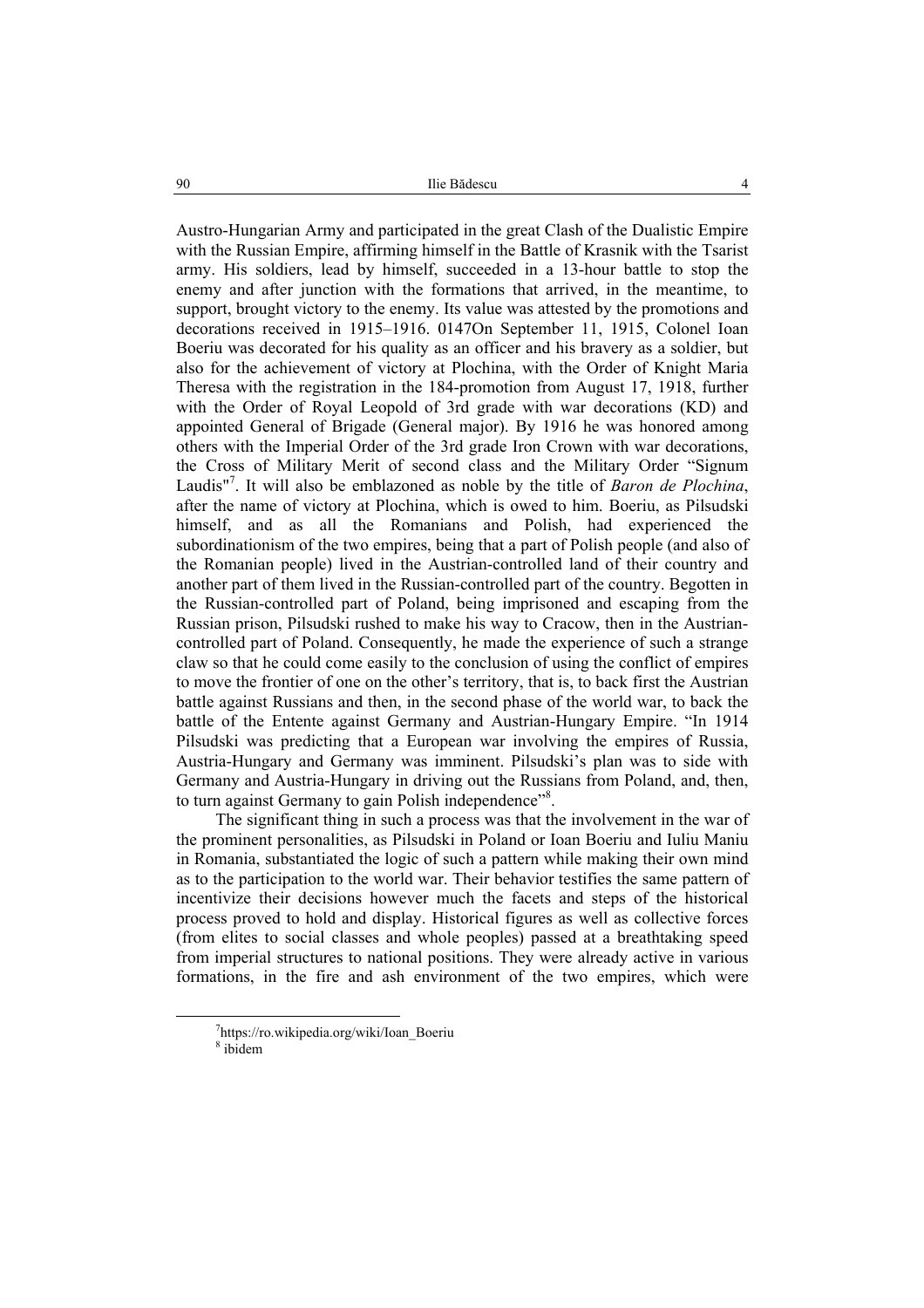showing evidently twilight signs, beginning with the worst ones, the fatigue and more degradation at elite scale, and ending with those signs displayed by the surface systems, led by with the collapse of the old dynastic consensus on which the old order had relied. The great royal houses entered an era of disturbances and dissension that threatened the old subordinating regime (*l'ancien regime*) based on ancient empires, and the World War made the transition from the clash between the dynasties to the clash between empires and nations.

Throughout the central Europe and in the two Russian and Austro-Hungarian empires were accumulated burdensome tensions and new phenomena appeared, in the forehead with the rise of the first formations of secularism which will hatch the great outbursts of anarchy known as of the October Revolution. In this context of multiple fractures, the clash of the empires is triggered in the process where the presence of great impact figures, recruited from the backgrounds of ethnicities within the empires, as the General in Austrian Army of Romanian origin, Ioan Boeriu, and Polish Josef Pilsudski, was proved. The war itself was going on through a two-step flow of such a historical tide that finally flooded all the Euro-Asian and Euro-American nations. The significance of Ioan Boeriu as a historical personality with a prominent role in the great transformation of Central Europe is linked to the other two phases of universal history in this region of the world: 1) the restoration of order in the great metropolis of the old Empire, Vienna, and 2) the releasing Budapest from the clutches of the Bela Kuhn's Bolshevik regime.

## **SAVING VIENNA FROM ANARCHY AND THE LIBERATION OF BUDAPEST**

Vienna was threatened, that time, by the great Bolshevik tsunami, which began its advance towards central Europe, threatening to cast the entire region into the turbulence of Bolshevik anarchic-nihilism. In a Vienna under the threat of the siege of Bolshevik, with an administration in great turmoil<sup>9</sup>, the rescue intervention of the Army Corps led by Ioan Boeriu and Iuliu Maniu was the only salvation. "Ioan Boeriu, together with Iuliu Maniu, took command of the 60,000 Romanian soldiers from the former imperial army, which were the only organized force in Vienna, caught in the Fever of a Bolshevik revolution. After taking the oath of allegiance to the Romanian nation, Ioan Boeriu soldiers occupied Vienna and Prague. They restored the order and transferred the power to those in right, appointed by law, then went to Transylvania<sup>"10</sup>.

 <sup>9</sup> See: *"Wide anarchy in Austria" (PDF). New York Times. 1 November 1918. Retrieved 29 September, 2018.* 10 https://m.rfi.ro/cultura-98388-pagina-de-istorie-generalul-ioan-boeriu-romanul-ocupat-viena-

praga-budapesta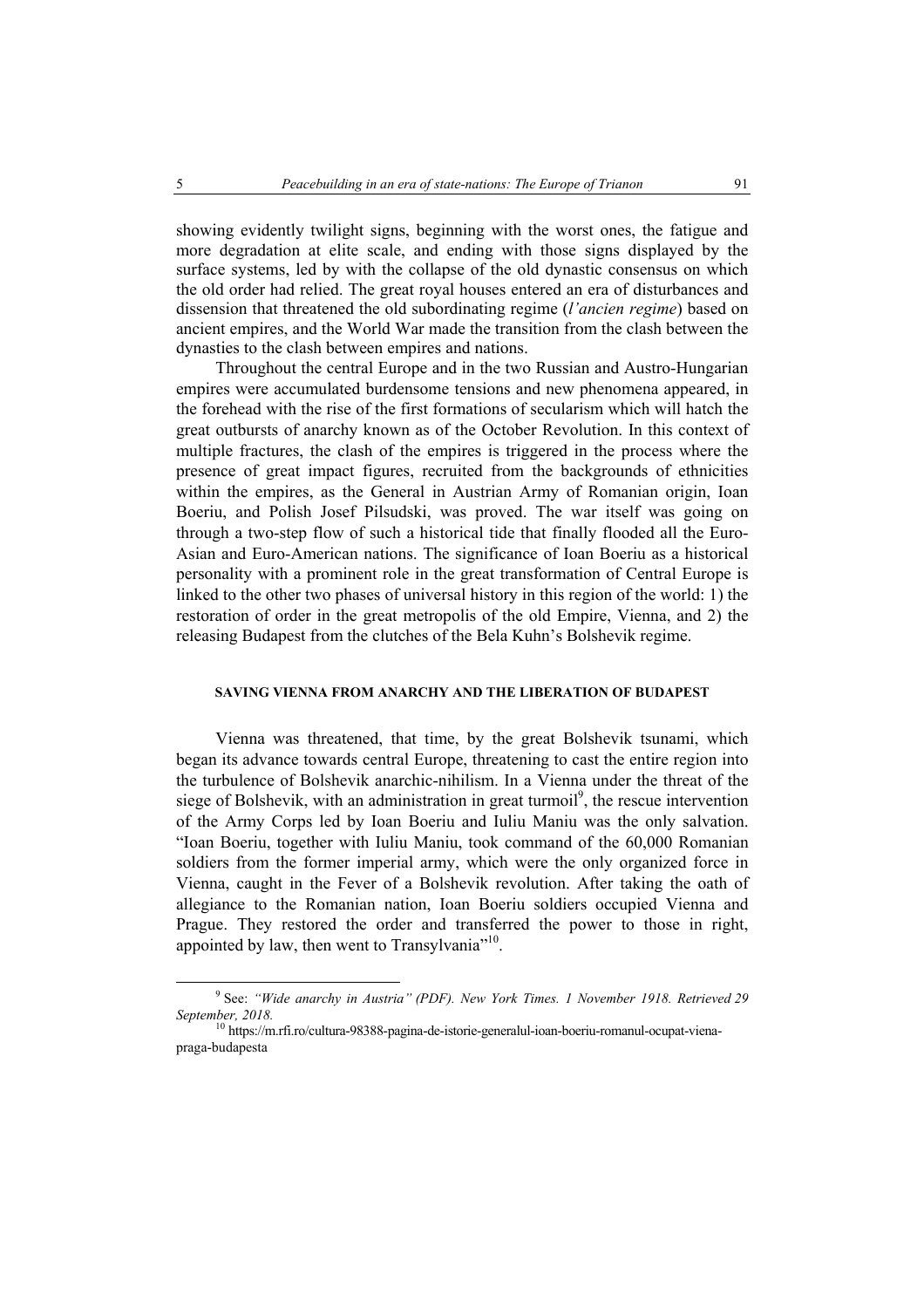"The end of the war, in the autumn of 1918, found the Romanian general, Ioan Boeriu, at the forefront of the Romanian military Senate in Vienna, where he led the Central Council of Romanian officers and soldiers from Transylvania and Bucovina. In Vienna, Ioan Boeriu and politician Iuliu Maniu wrote an important page of history, which prevented the establishment of communism in the Austrian capital, on the verge of the Bolshevik Revolution. The Austro-Hungarian army was one step away from dismantling, following a huge wave of desertions. The whole Vienna was in chaos, the general strike, caused by Bolsheviks, had caught also the authorities, including the army and the police, and the population was frightened of violence, rapes and plunders"<sup>11</sup>. Imperial Army was engulfed by anarchy and passed the side of the anarchic groups. "many officers tore the imperial cockade from their hats, and the imperial standard was hauled down from Parliament House"<sup>12</sup>. In Vienna "people were parading the streets, shouting: Down with the Habsburgs!"13 Army was in full dissolution, reported *The Berlin Tageblatt* and *Vossische Zeitung*, in October 31, 1918. "In these apocalyptic moments, Maniu and Boeriu entered the audience at the Ministry of War, to General von Straeger Steiger, and asked him to give them full power to restore order. They requested and were granted the leadership of the barracks of Charles and Ferdinand, military units in which many Romanians fought. The two leaders formed a true Romanian national army, which had 60,000 soldiers in Vienna and the surrounding area. Plus another 100,000, dispersed all over the empire"<sup>14</sup>. Without Boeriu and Maniu military contribution Vienna would have had there and then the fate of Hungary where Bela Kuhn's Bolshevik soldiers from Austro-Hungarian Army had founded Hungarian Republic of "Advisers" (Sfaturilor), which was the first communist state in Central Europe. This was the second contribution of Ioan Boeriu and of Romanian-Transylvanian troops to the fight against Bolshevik threat in Central Europe.

Those two moments of what we may call the backstage war advanced into a third one consisting in the releasing Budapest from the clutches of the Bela Kuhn's Bolshevik regime. "On December 1, 1918, the National Assembly of Alba Iulia named Ioan Boeriu commander of the troops subordinated to the Dirigent Council of Transylvania, which he led alongside the Romanian Royal army against the

 11 http://www.monitorulexpres.ro/?mod=monitorulexpres&p=mozaic&s\_id=141929 12 See: *Wide Anarchy in Austria*, *New York Times. 1 November 1918, in:* https:// timesmachine.nytimes.com/timesmachine/1918/11/01/97039643.pdf<br>
<sup>13</sup> ibidem.

<sup>14</sup> http://www.monitorulexpres.ro/?mod=monitorulexpres&p=mozaic&s\_id=141929: *Eroi uitati ai Romaniei Mari. Primul general din armata Transilvaniei*" (*Forgotten Heroes of Great Romania. The First Transylvanian Army General).* ("At the departure of Vienna, the Romanian troops participated to the hallowing of the tricolor flag. General Ioan Boeriu and soldiers have filed oath: "I swear allegiance to the Romanian nation and obedience in all the Romanian National Council. I will stand only in the service of the Romanian people, whom I will not leave under any circumstances and under no circumstances".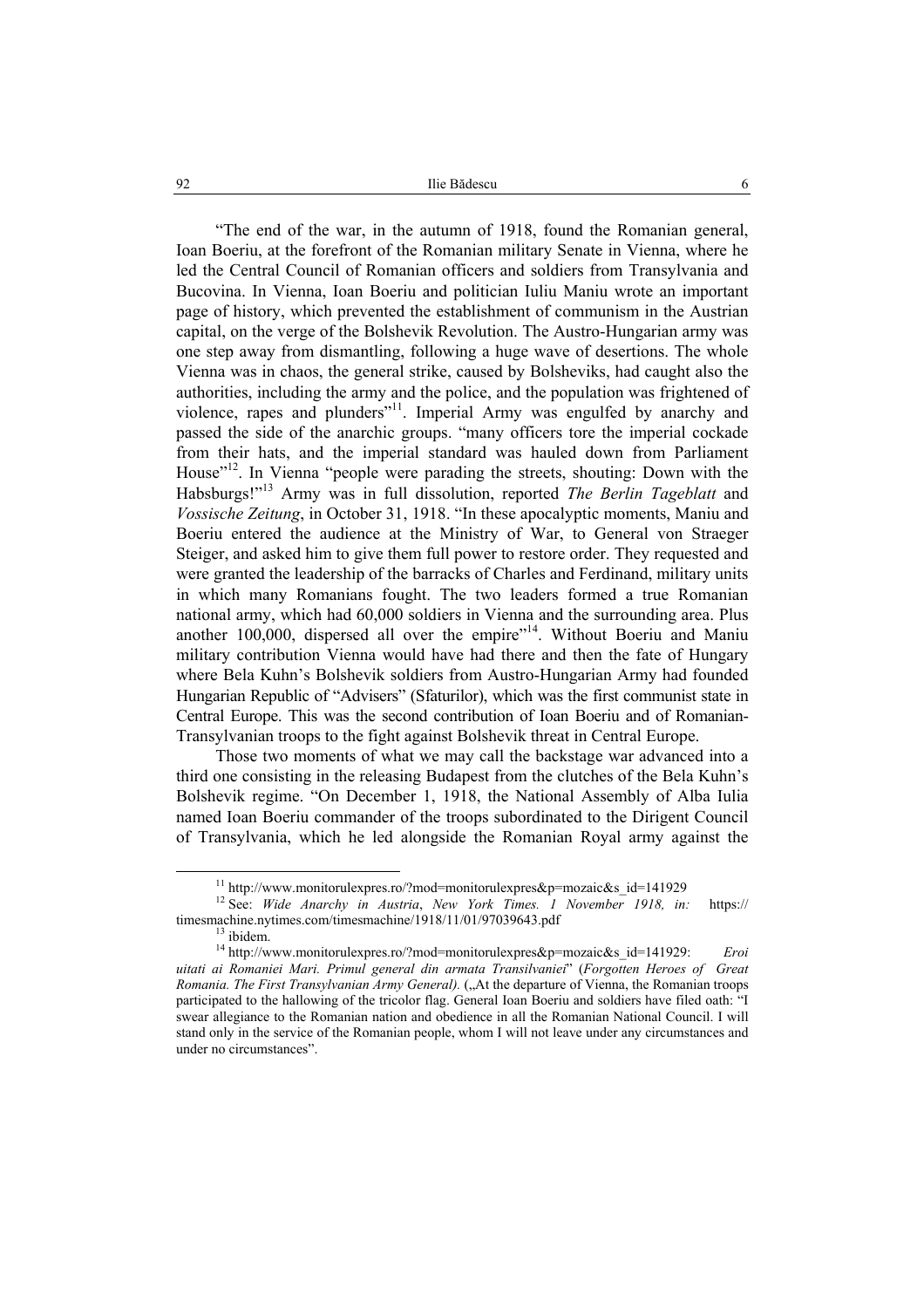Hungarian Army. He contributed to the occupation of Budapest in 1919"15 with the only purpose to release this CE city from the clutches of the Bolshevik regime established in a country in Central Europe by Bela Kuhn and his team of anti-European, terrorist conspirators. "This republic was to be abolished in the year 1919 also by the Boeriu, at the forefront of the Romanian Royal Army, which occupied Budapest after the Hungarian Bolsheviks attacked Transylvania"16. As a matter of fact Europe was then compounded by two opposed worlds: (a) a declining one which had amassed what we may call the crashing conditions (economic inequalities, internal contradictions, inter-ethnic and inter-civilizational clashes, a parasitic, burdensome distributive system, etc. etc.) and (b) a salving one which lead to a new type of order. When "elites push society toward instability and eventual collapse by hoarding huge quantities of wealth and resources, and leaving little or none for commoners who vastly outnumber them yet support them with  $labor<sup>17</sup>$ , we may conclude that such a world is teetering. The European landscape looked like this. In such a situation the carrying capacity of the old order had already reached the point of no return and the Entente Powers proved to be the civilizational forces that rescued Europe itself from the final collapse. Romania along with all former subordinated nations in Austro-Hungarian Empire were part of this procivilizational alliance, and Peace Conference from Versailles offered then the only redemptional pattern of peace for a threatened Europe. The redemptional pattern for the CE nations was finally consecrated by the Treaty of Trianon. That Treaty appears as the only redemptive model of peace organization in a world that had just transcended a type of the apocalyptic war, a war of the end of a rusty historical world, based on an unbearable system made of the out-of-use empires.

#### **TRIANON SYSTEM AND ITS ENEMIES. GEOPOLITICS OF PEACE-BUILDING IN THE EUROPEAN STYLE**

The Trianon Treaty has created the framework for an extended European type of international organization based on the idea of free nations. Instead of an oldfashioned system controlled by the perpetual collisional empires, there emerged, at the end of the First World War, by the common will of European Peoples, a new order of integrated European nations, legitimised by the League of Nations. Trianon Treaty is the pillar of the New Europe and a confirmative framework for

<sup>&</sup>lt;sup>15</sup> Ibidem: "After the Dirigent Council was abolished, he received command of the Live Army Corps in Sibiu. He retired in 1921, when he was awarded the Crown of Romania by the king of the

<sup>&</sup>lt;sup>16</sup> http://www.monitorulexpres.ro/?mod=monitorulexpres&p=mozaic&s\_id=141929>: *..Eroi uitati ai Romaniei Mari. Primul general din armata Transilvaniei" (Forgotten Heroes of Great Romania.* 

*The First Transylvanian Army General)* 17 https://homerdixon.com/how-western-civilization-could-collapse/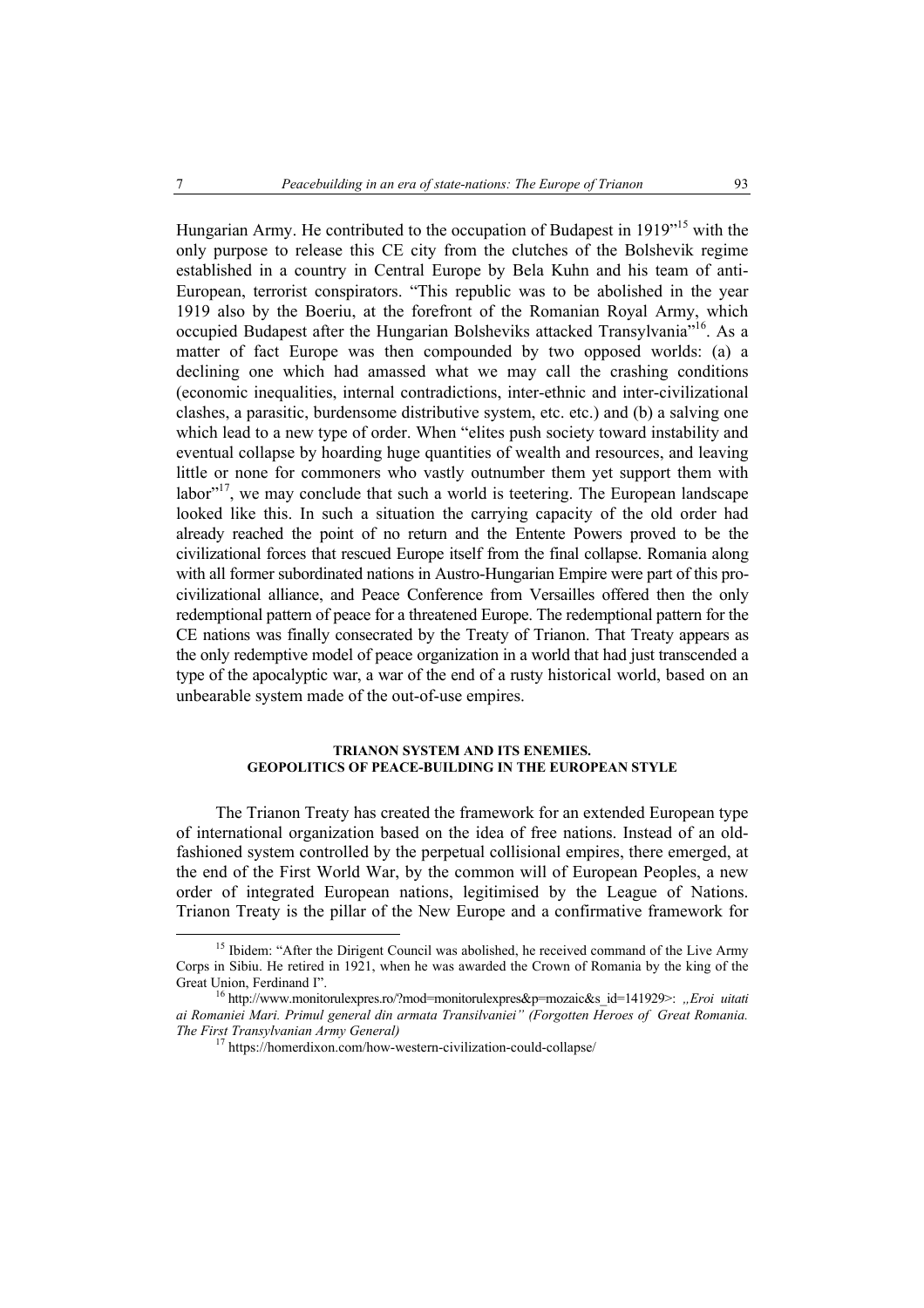EU. An alternative path to this structure is an unsustainable and uncertain path and will lead to a collapse of EU. There emerge from the shadowy of real Europe the two enemies: an exclamatory organization based on the old "empires of substitution" and a dissolutive network based on a sort of neo-Kominternist aggression that claims to replace the National and Judaeo-Christian-based cognitive-onomasiological model<sup>18</sup> for the designation of the true foundational units of collective life in Europe. This revisionist onomasiology promote distinct interpretations for the configuration of European peoples within EU structure, therefore for what is actually the *identitarian Europe* (deeply disputed by the revisionist ideas). To understand the real significance of the Trianon Treaty we need to look at the milestones of European History, that is, to get from history, throughout certain cycles, the knowledge about the megatrends of a sustainable European order. Such milestones of European History are not the internal military conflicts, that is, the European Wars, but the periods of European Peace, the moments when conflicting parts set out the peace treaties.

The Peace of Westphalia (1648) and the Trianon Treaty (as the most significant result of Versailles Conference at the end of the First World War) appear to be the real watersheds of the New European Order. We hardly find out anything else to bolster the tenets of a peaceful Europe beside of such moments of peace-building in modern Europe. Both these types of peace have put an end to long and unbearable periods of troubles that threatened the order throughout entire European continent. These two moments and types of peace stemmed from the European mind as the most illustrative European ways of organizing a peace based on the true justice for the nations and of the nations. This was a peace for the European nations and not for the salvage of the old European Empires, namely, for a new beginning of the old type of suborder under the guise of the peace of Empires. Both types of peace, Westphalian one and the Trianon other, sustained the European order of and for the European Nations instead of imposing those particular types of subordinationism warranted by the superposed colliding empires. We may consider therefore the Trianon Treaty and the Westphalia Treaty as the two tipping points of a European geo-historical and geopolitical axis. These two types of peace in the History of Europe gather up the diplomatic tenets of a new world order and bring into the open the real treasury of European thought about the collective freedom (of peoples) in history. On the second hand, these two types of peace in modern Europe put an end to a harmful thought coming over

<sup>&</sup>lt;sup>18</sup> http://inmyownterms.com/mysmartterms/mysmarterms-4-the-onomasiological-and-semasiologicalapproaches/ ("Onomasiology comes from the Greek *ónoma* (name) and *logos* (study). So it is the study of designations. Its goal is to find the words that describe a given concept, idea, or object. It answers the question "How do you express *X*? The point of departure for an onomasiological approach is always a concept. When creating a termbase we are presented with concepts and once a concept has been clearly defined we have to come up with a term to designate it. In some cases, there might be more than one term, but there will always be a preferred term").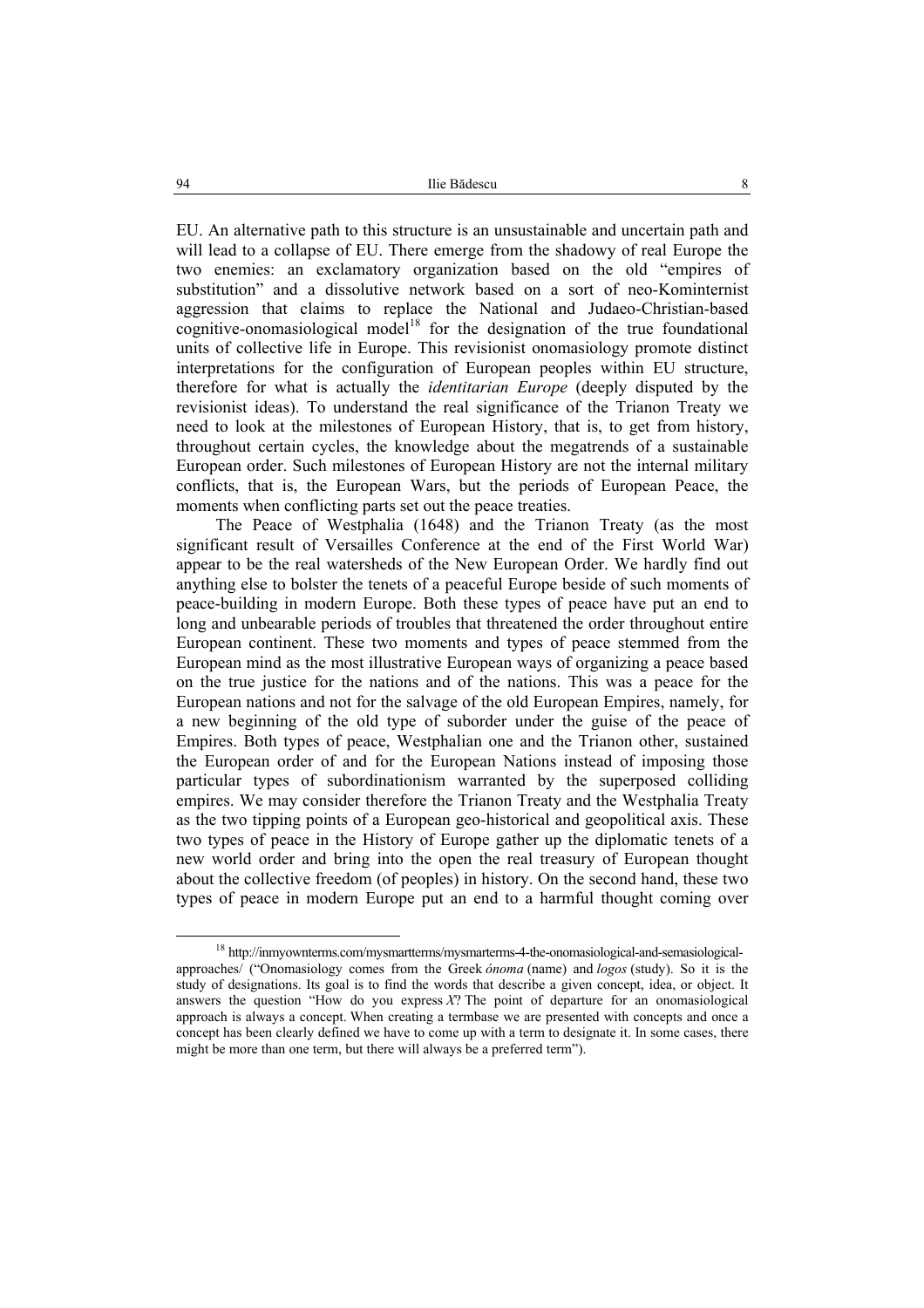European order the in form guise of what we may call the "colliding Europe", a Europe threatened to be multiple fractured by a colliding thinking which would bring forth destruction of real European Unity. This geopolitical unity called Europe Union is based on the respect of the Nations and relied on the Judaeo-Christian background. Before Westphalian Peace, the colliding Europe embraced the form of the Thirty Years' War that was one "of the most destructive conflicts, as well as the deadliest European religious war in history. It took place in Central Europe between 1618 and 1648 and resulted in eight million of casualties"<sup>19</sup>. Historians consider this war as one between the catholic and protestant states. As a matter of fact it was caused by a colliding thinking not by the differences of Christian confessions.

Such differences do not result into conflict by themselves unless different interest groups use them as a pretext and transfigure them into colliding differences in order to conclude on who would ultimately govern Europe. In the end, we may conclude not that the conflict but the Peace, more exactly the new type of making peace known in history as the Peace of Westphalia, was the one which "changed the geopolitical face of Europe and the role of religion and nation-states in society"<sup>20</sup>. When Ferdinand II, as the head of state decided "to force citizens of the empire to adhere to Roman Catholicism, even though religious freedom had been granted as part of the Peace of Augsburg"<sup>21</sup>, he committed a sort of colliding thinking and this was the starting cause of the war not the difference between the two Christian confessions. Even the Augsburg's tenet, "whose realm, his religion", was sprouting a sort of colliding style of thinking, and when Ferdinand II considered the Holy Roman Empire and Catholic Church as the only true realm, the colliding thinking proved to be prepared to hatch the war.

The Westphalia Peace (the series of treaties signed by the various parties in the conflict) put an end to this colliding Europe and what is its valuable contribution to the history of that types of peace, the true watersheds throughout universal history, is the new style of thinking and organizing peace, based on the idea of the state-nation not on the supremacy claim of a single Empire or on the colliding Entente of Empires. The nucleic pattern of this kind of peace consists in "decreeing that residents of a state were subject to the laws of that state and not to those of any other institution, secular or religious<sup>"22</sup>. This was the

<sup>&</sup>lt;sup>19</sup>See: https://www.history.com/topics/reformation/thirty-years-war. *Retrieved on 2 Nov. 2018*<sup>20</sup> Ibidem.

<sup>&</sup>lt;sup>21</sup> Ibidem (see also Sommerville, J.P. "*The aftermath of the Thirty Years' War*" https://faculty.history.wisc.edu/sommerville/351/351-05.htm (Wisconsin.edu).

 $h^{22}$  Ibidem ("the Peace of Westphalia laid the groundwork for the formation of the modern nation-state, establishing fixed boundaries for the countries involved in the fighting and effectively decreeing that residents of a state were subject to the laws of that state and not to those of any other institution, secular or religious")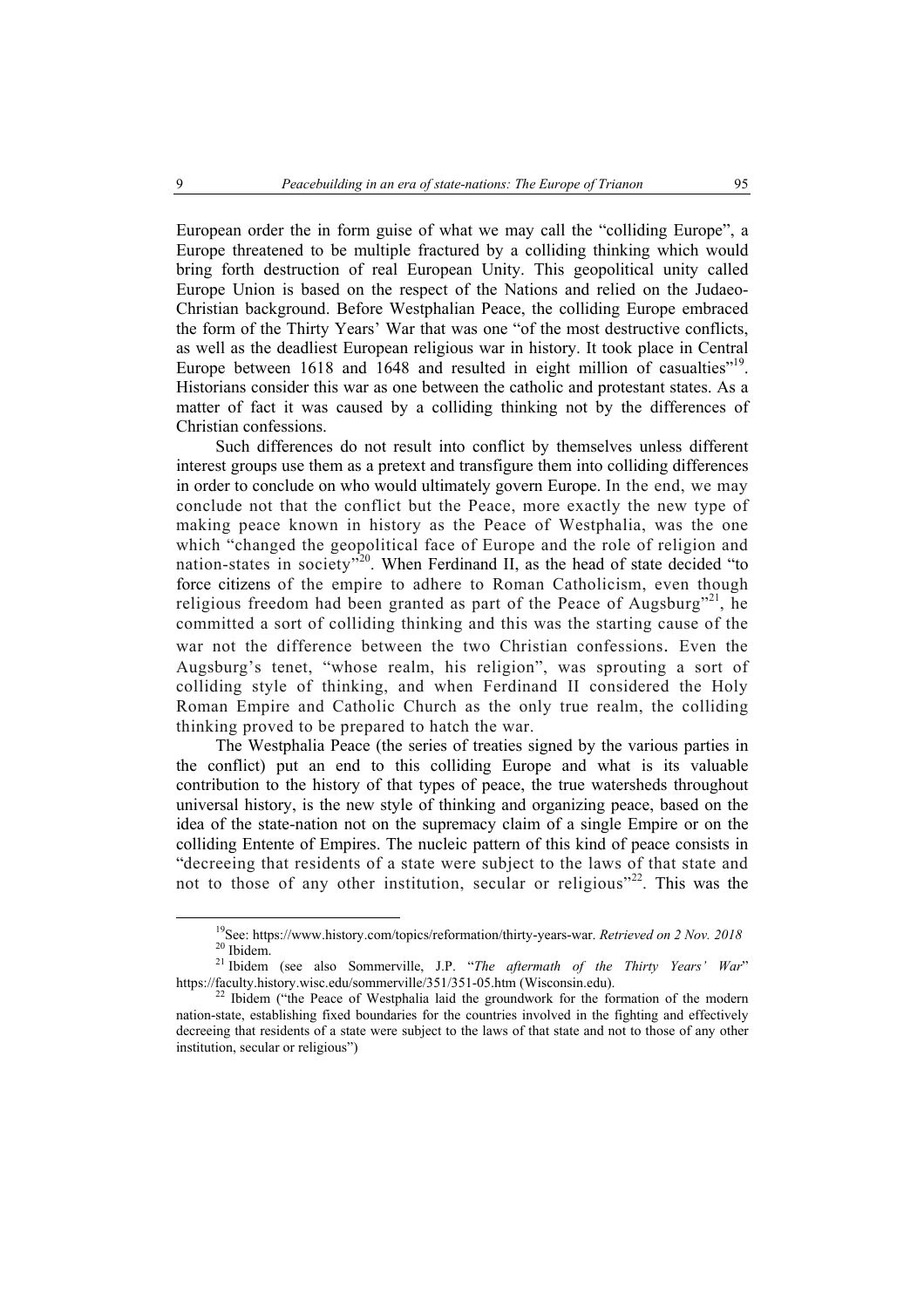novelty as to the peace-building and type of international order and to such a pattern of international organization. The Peace of Westphalia displays to the rest of the world the seal of the European type of peace-building based on the nationstates. That European "stamp" (seal), that signifies for anybody the New European Order, is uniquely representative for what we may call the European pattern of international order<sup>23</sup>. This novelty as to the conception of peace-building reached its culmination point in the other type of peace through which Europe was secured from another colliding threat, the Bolshevik one. The new colliding phenomenon threatened again, at a new tipping point of European history, the Central Europe, endangering to clench the nations as it had happened in the long period of troubles that had culminated in the Thirty Years' War put out of daily life of Europeans by the Westphalia Peace in 1648. The threatening flooding of Bolshevism towards Central Europe was the conjuncture of the Polish and Romanian intervention in the defence of the United Europe of Nations against the Colliding Europe of Bolshevism.

The advance of Romanian troops towards Budapest to liberate this European nodal city from the Bela Kuhn Bolshevik regime has but this meaning, being that, immediately, after the victory against Bela Kuhn and its dismissal from Central Europe, a true type of a new defenestration (after the Prague Defenestration when "bohemian nobility thrown Ferdinand's representatives out of a window at Prague Castle"<sup>24</sup>), the Romanian troops withdrawn from Budapest leaving there the legitimated power of this country, represented by Hungarian Parliament. The spirit of Romanian troops was the one synthetized in the Westphalian-Trianon pattern of peace and just such a spirit spurred the Romanian soldiers into battle of Budapest. This is the difference between Bela Kuhn troops and Romanian Troops. The Bela Kuhn troops were spurred into battle by the colliding spirit threatening the new European order while the Romanian soldiers were spurred by the spirit of United Europe of Free Nations. The colliding Bolshevik thought had entered the crucial collision with the Judaeo-Christian and National mind of the profound Europe of nations.

The colliding Europe of anti-Judaeo-Christian ideology was fighting against the Free Europe of Nations. The Bolshevism and Nationalism reached the tipping

<sup>&</sup>lt;sup>23</sup> Sommerville, J.P. "The aftermath of the Thirty Years' War": "The Peace of Westphalia did not involve any major territorial losses or gains. However, it entailed the Spanish conceding that they could never recapture the United Provinces, the Habsburgs acknowledging that they would never be absolute rulers over a unified Germany, and Catholic admission that Protestantism was here to stay. The recognition of these obvious facts of life was very important to future peace and stability in Europe". https://faculty.history.wisc.edu/sommerville/351/351-05.htm (Wisconsin.edu)<br><sup>24</sup> See Defenestration of Prague in https://www.history.com/topics/reformation/thirty-years-

war ("The so-called Defenestration of Prague (fenestration: the windows and doors in a building) was the beginning of open revolt in the Bohemian states – who had the backing of Sweden and Denmark-Norway – and the beginning of the Thirty Years' War").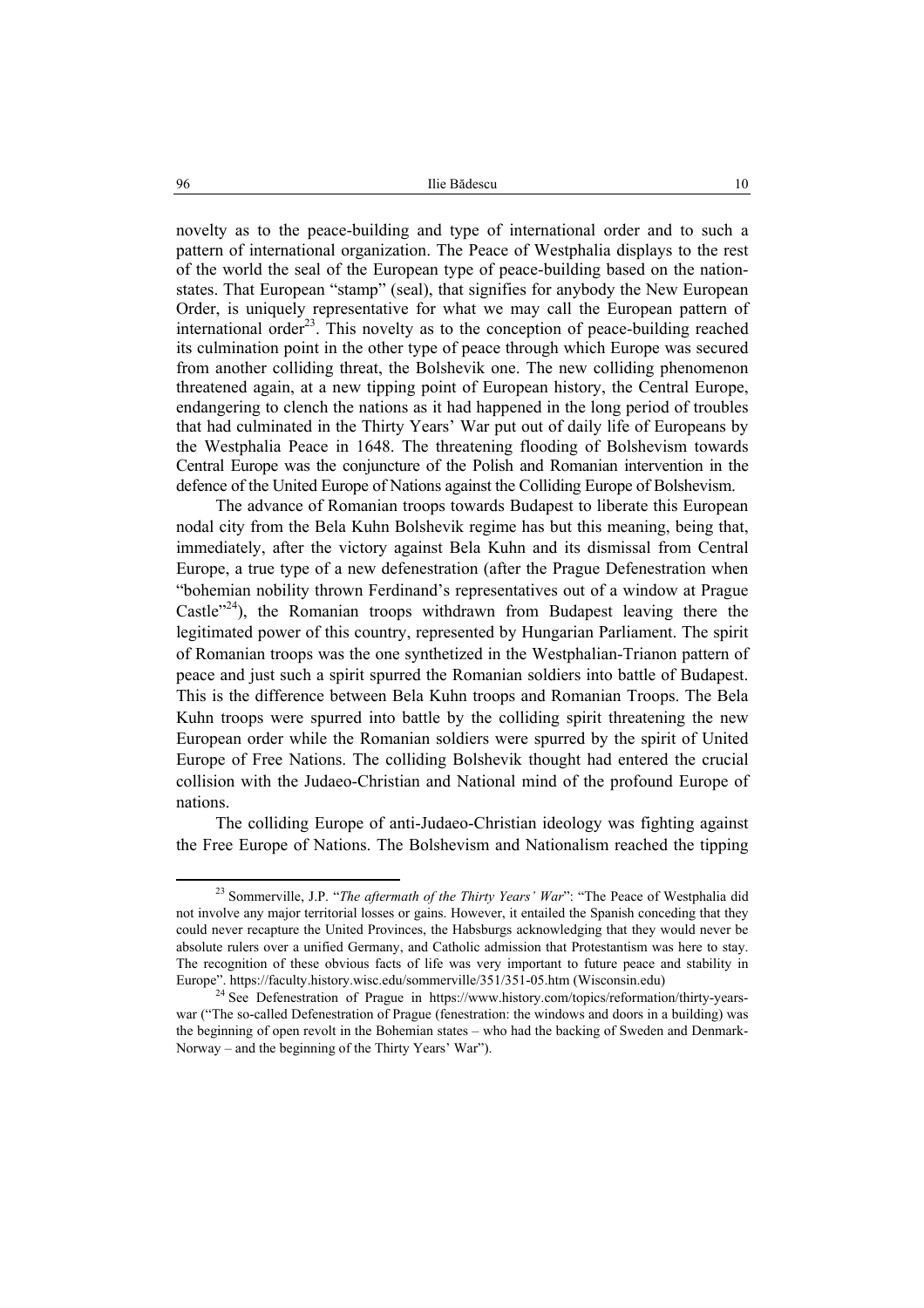point of a direct clash in just that moment of the war carried out in the year 1919 and ended with the victory of these two eastern representatives of the Entente Alliance, Poland and Romania, the true *defensorpacis* in the region at that moment. This was the victory devoid of which the New Europe Order had failed to come into the world under the guise it unveiled us in the short interwar period, a true *belle époque* for the European peoples before the new threat which was trundling over the Europe of Free Nations at the end of the second world war by the peace of Yalta. There and then, Bolshevik colliding type of order in Europe triumphed episodically over the Eastern area of Europe submerging the peoples of the area into a suffocating Dead Sea of antinational and anti-Judaeo-Christian ideology.

#### **TRIANON TREATY AGAINST THE RISK OF IDENTITY AMBIVALENCE**

The Trianon Treaty reveals to be a true Manifesto of the Free Nations within a United Europe securing it from the colliding temptation which would bring forth again the multiple fracture of European structure. Such a fracture would bring forth a new Period of Troubles and Disturbances in Europe and by the way of consequences in the entire world. It appears to be a dangerous attitude concealed in the illusion of a securing new isolationism, like that in the 1930s, when isolationists resurfaced the "Farewell Address, by which the President George Washington had advocated non-involvement in European wars and politics<sup>"25</sup>. As a matter of fact, isolationist temptation comes back recursively in the history of every nation certifying the mechanism of identitarian ambivalence. This mechanism is also testified by the raising of the child who passes through such ambivalent process during his own process of self-identitarian structuration.

So it is the identitarian process in the history of the peoples, who are moved by the same pulsion's cycle, the same ambivalent impulse. The mechanism consists in the alternation of ego-expansion, on the one side, teetering on the brink of losing its own identity into so many alterity temptations (a lot of "me", sheltering different "egos", extraneous to him, of a foreign substance), and the reversed process of coming back to him, a return into its own self, on the other side, a movement that equates with the process of identitarian individuation. By such a process of returning to himself, the nations' being (as the child being itself) looks like lingering to be themselves, to go back into their own selves, to express by their own identity, un-wasted into so many imitations, by experiencing so many extraneous "egos" (emerging the risk of no more knowing who you are by wandering away of your own way of being, lost in such a polymorphism).

 25 https://history.state.gov/milestones/1937–1945/american-isolationism.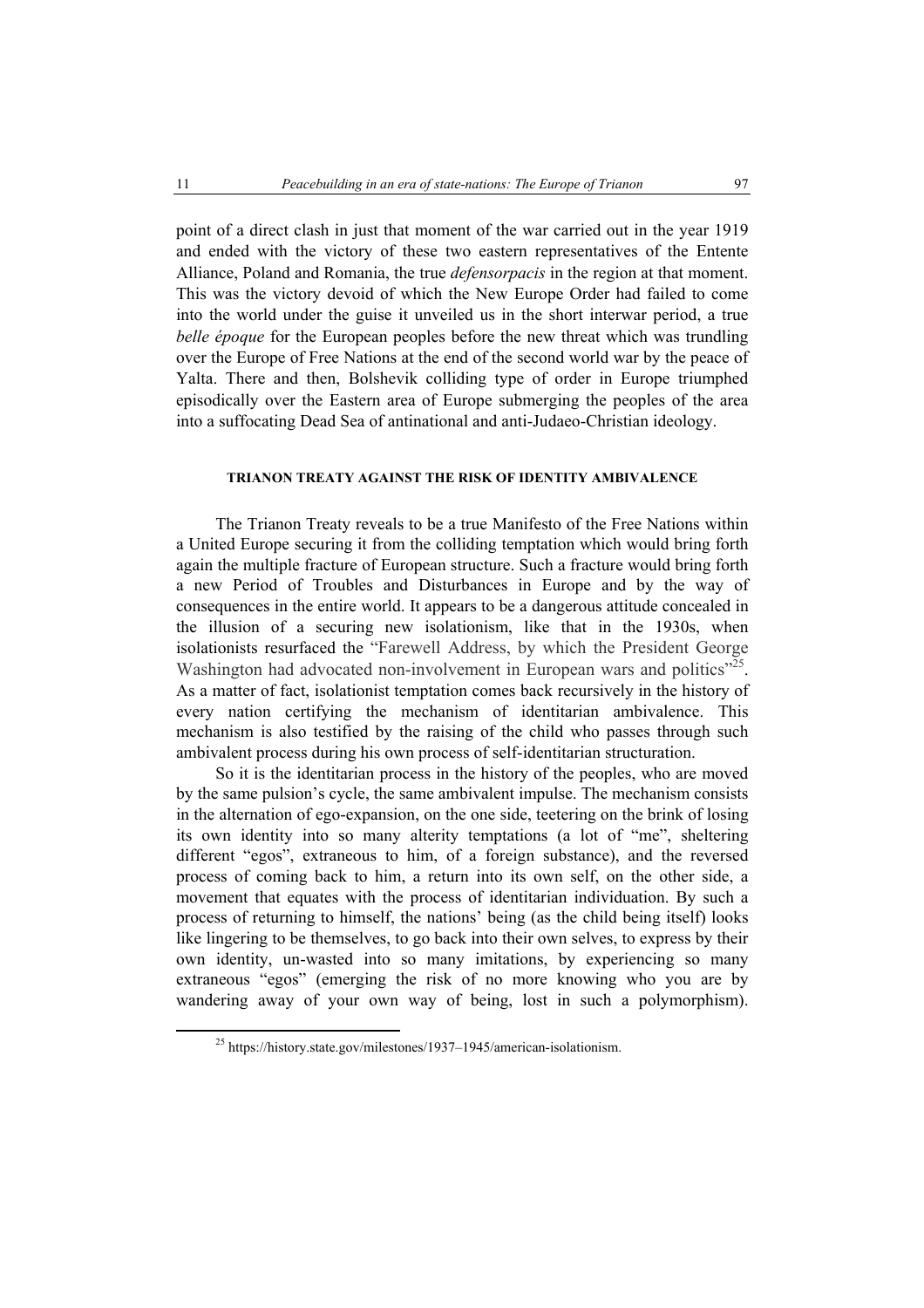Powerful peoples, like the vigorous children, pass over both processes in a pushful way. The weak peoples get lost through such a polymorphy, into different identities, lagging many times and for too long to come back at their own identity. The process of returning to itself, of self-centrism, is, in this way and because of that lagging, belated, diminished, devoid of vitality, that such a people falls into the bondage of extraneous "egos", of other foreign interest centres, nurturing that alterity affirmation. The teetering process between hegemonic expansionism of the great powers and the recovering and recollecting process of returning to the own identity affirmation appears to be like a Geo-cultural and Geo-historical law of civilizational dynamism. Amid the hegemonic expansionisms, persistent throughout the XIXth century, the process of returning fully to their own identity of the European peoples was carried out. This metanoia-like process of *returning to the self* had taken place during the long tri-century period of time, between Westphalia Peace (1648) and Trianon Treaty of Central European Nations (1919- 20). This interval of 300 years (from Peace of Westphalia, in 1648, to Versailles Peace with Treaty of Trianon, in 1920) equates with an historical cycle of the modern European state-nations building.

The Ottoman, Habsburg, Russian and Soviet expansionist process could no longer weigh down the will of self-centring of European peoples. Every man and the peoples themselves have to solve the same issue, the ego-alter dualism, the problem of the relationship between oneself and the other. This is, essentially, what we call the identitarian ambivalence. Such an issue couldn't be solved by the eliminating a part of the relationship. It could evolve contending or dialogical, but the phenomenon itself cannot be eliminated. The illusion of the colliding thinking that the self-centrism of identitarian (national, ethnic, religious) manifestations could be eliminated has brought about nothing good, unveiling itself to be one facet of the conflictual manifestation of identitarian dynamism itself. Neither the opposite side inviting to the elimination of alterity is efficient proving to be but the other side of the same radicalization of the conflict. More adequate is to avail the dualism as an objective phenomenon, which in certain periods of time reaches a tipping point by drawing on the shape of a generalized structural conflict, and to recognize that the postmodern elite does not know to solve it. The empires deepened the clash by nurturing the disunion and by splitting the ethnical diversity sowing the seeds of strife between different ethnical groups in order to dominate them better, in accordance with the adagio: *divide et impera*, *divide and rule*. The only solution to such a conflictual/ contending strategy of ruling, assumed duplicitously, shrewdly, by the empires, was to call European nations to make peace, to live in peace with each other. This is the spirit wherefrom the Trianon Treaty has sprung and there is no alternative to such a pattern if we wish truly the order and peace in Europe.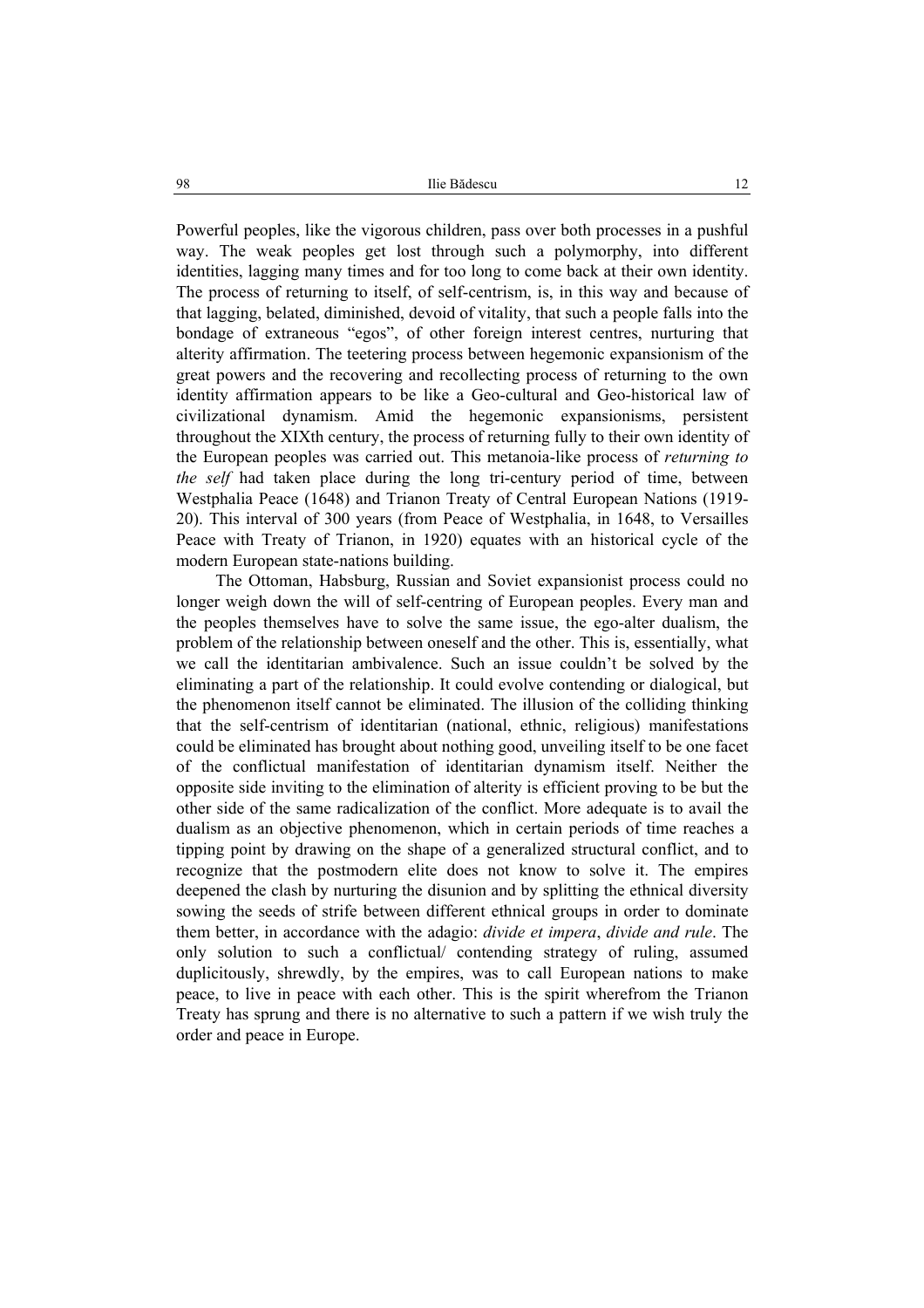## **THE CHALLICE VERSUS THE BLADE PARADIGM**

The Trianon pattern of organizing peace is the real test of Europeanism. We may call this sort of peace by a common but highly valuable word: "co-existence". It is proposed instead of the other one: "hegemony". Whenever, in cyclical moments of this ambivalence dynamism, different segments of the European elites take up a colliding pattern of interactions represents a facet which discloses that the ambivalence issue is approached by the blade strategy instead of the challis strategy. Therefore, during the different cycles of identity ambivalence dynamism, the elites could adopt either the strategy of challis or the strategy of blade. In 1987, Riane Eisler issued a book with such a title: *Chalice and Blade: Our History, Our Future.* Eisler's book, quickly becoming a bestseller, proposes this conceptual couple for the studying the way a society could solve the construction of roles and relations between "*complementariness*", the "halves" such as man-woman, or, generically, the dynamic of the domination pattern. More precisely, the Eisler method inquires how the components of the living systems, our consciousness being included, interact to support one another and the whole they are parts of. Social systems are distinguished as they support dynamisms such as those of care, creativity, inclusion or, at the opposite pole, of insensitivity, cruelty and destruction, i.e. they have as the emblem the challis or the blade, the blade of the sword<sup>26</sup>. Eisler's paradigm proceeds by ordering societies along an axis, a polarized continuum: domination-partnership<sup>27</sup>. There are, the author says, societies that are oriented towards the partnership pattern and societies that are inclined towards the dominating pattern. On the eve of the new era, which was to come after the end of the First World War, we might distinguish on the European axis at one pole the empires (empires' mind-set) oriented towards the dominating pattern of solving the duality between rulers and ruled, state and ethnicity (ethnical groups) within different empires, and, at the opposite pole, the societies inclined to the partnership pattern promoted by the Entente Powers (Allies) and led to fulfillment by the Treaty of Trianon. The European states had to solve such a problem of polarity or dualism that we have chosen to call identity ambivalence. The European states

 $^{26}$  For a sampling of sources for this ongoing research, see e.g. Eisler, R. 2000. Tomorrow's Children: Partnership Education for the 21st Century; Eisler, R. & Levine, D. (2002) Nature, Nurture, and Caring: We are not Prisoners of Our Genes. Brain and Mind, Vol. 3, No 1, April; Eisler, R. (2007). The Real Wealth of Nations: Creating a Caring Economics. San Francisco: Berrett-Koehler; Eisler, R. (2013) Protecting the Majority of Humanity: Toward an Integrated Approach to Crimes against Present and Future Generations." In Sustainable Development, International Criminal Justice, and Treaty Implementation. Marie-Claire CordonierSegger and Sébastien Jodoin, editors, Cambridge: Cambridge University Press, pp. 305–326. Cfhttps://en.wikipedia.org/wiki/The\_Chalice\_and \_the\_Blade. <sup>27</sup> ibidem.